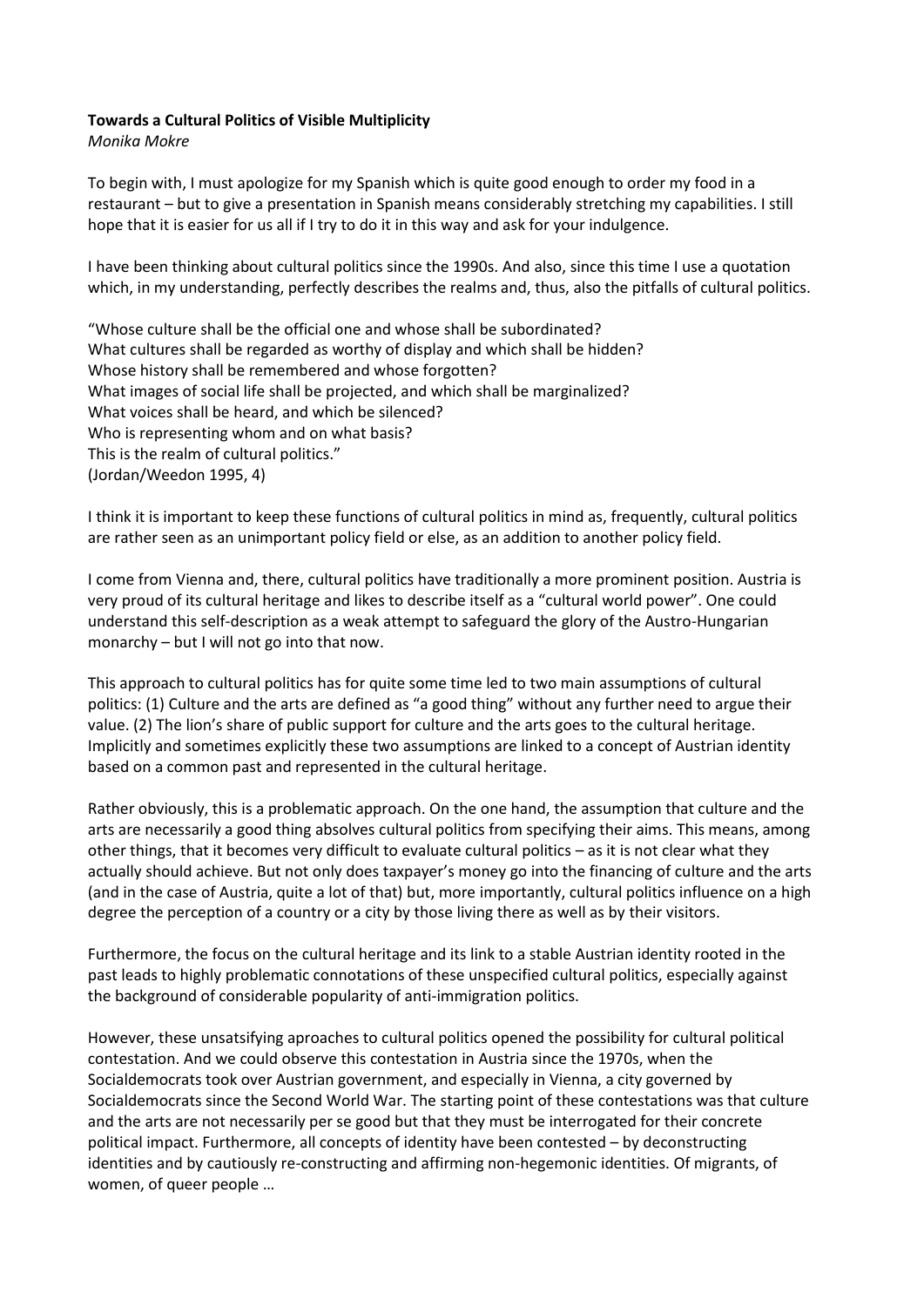The recognition of a multiplicity of possible perspectives on and uses of culture and the arts led to a multiplicity of artistic and cultural initiatives. Independent theatre and movie productions, political arts projects in the fine arts and as crossovers of fine and performing arts, lecture performances and other intersections between arts and sciences … Most of these artistic endeavours have been temporal and gained their specific value and impact precisely out of their temporality. Still, some kind of sustainability has been warranted to them by stable locations which have acted not so much as institutions but as enabling territories or shells for a broad variety of activities.

Maybe, the oldest of them is WUK, the House of Workshops and Culture, founded by the end of the 1970s in a former locomotive factory in a nowadays central part of Vienna. One of the most important qualities of WUK – apart from its outstanding stability as a location and as a programmatic force – is that it combines and unites artistic activities (spaces for expositions, artistic productions, concerts, rehearsals) with socio-economic and political ones, such as children groups and an alternative school, a bicycle repair shop, various independent groups and institutions, especially of migrants, such as the Association of Turkish Youths and Students or the Iranian library, or also one of the best legal counselling organisation for asylum seekers in Austria. It would be a lie to say that all these different activities lead to continuous synergies – but, still, the stimulate each other and those visiting the house. And they show which role culture, and the arts can play in a heterogeneous, diverse context adequate to the multiple population of Vienna.

WUK is a place many Viennese know – but probably not many tourists. Tourists usually visit the worldwide renowned sights of Vienna and, maybe, one or the other big festival or event. These are the cultural activities and institutions generating income for the city. This commercial side of culture and the arts has been continuously more emphasized since the 1990s. One could argue that, in fact, Austrian and Viennese cultural politics have undergone a paradigm shift which can be globally observed and is related to the concept of the cultural and creative industries or, also, the economic impact of the arts and other creative activities. The transfer of this global trend was certainly enhanced by Austria's accession to the EU (which only happened in 1995) and the EU's understanding of culture and the arts as an economic factor. And while it has considerably changed the cultural and artistic scene in Austria, many features have remained the same.

Since the time of the Austro-Hungarian emperors, a major part of the cultural budget has been allotted to a very few big cultural institutions. This is still the case – but conditions for financing have changed. While, for a long time, it was enough that the Museum of Arts History existed and possessed worldwide unique collections, nowadays, numbers of visitors are counted and earned income is calculated. This is not entirely bad. I still remember times when the stunning collection of ancient Greek and Roman artefacts of the Museum of Arts History were less presented than stored in the museum, obviously arranged according to size and without artifical lighting so that visits had to stop once the sun went down. Now, you see there an impressive presentation.

In other regards, this new policy is less satisfying. To attract many visitors and to earn income, Austrian museums buy blockbuster exhibitions which are touring aroung Europe. In this vein, the Albertina housing one of the most important collections of graphic art worldwide features exhbitions of paintings from other parts of the world, e.g., recently by Modigliani. And, in many regards, museums which are also research institutions on the arts and institutions preserving and restauring art are reduced to exhibition halls. Important tasks of museums are, thus, neglected as they do not generate income.

Thus, the paradigm shift of Austrian cultural politics, replacing a kind of unconditional financing of what was understood as great art by very clear conditions and aims expressed in figures and economic output, has led to more problems than solutions. Institutions and organizations in the field of culture and the arts are complex in their aims – and a limitation to economically relevant aims leads to impoverishment of the sector. While this holds true for the big institutions, it does even more so for small initiatives experimenting with methods, tools, and contents. While even a highly problematic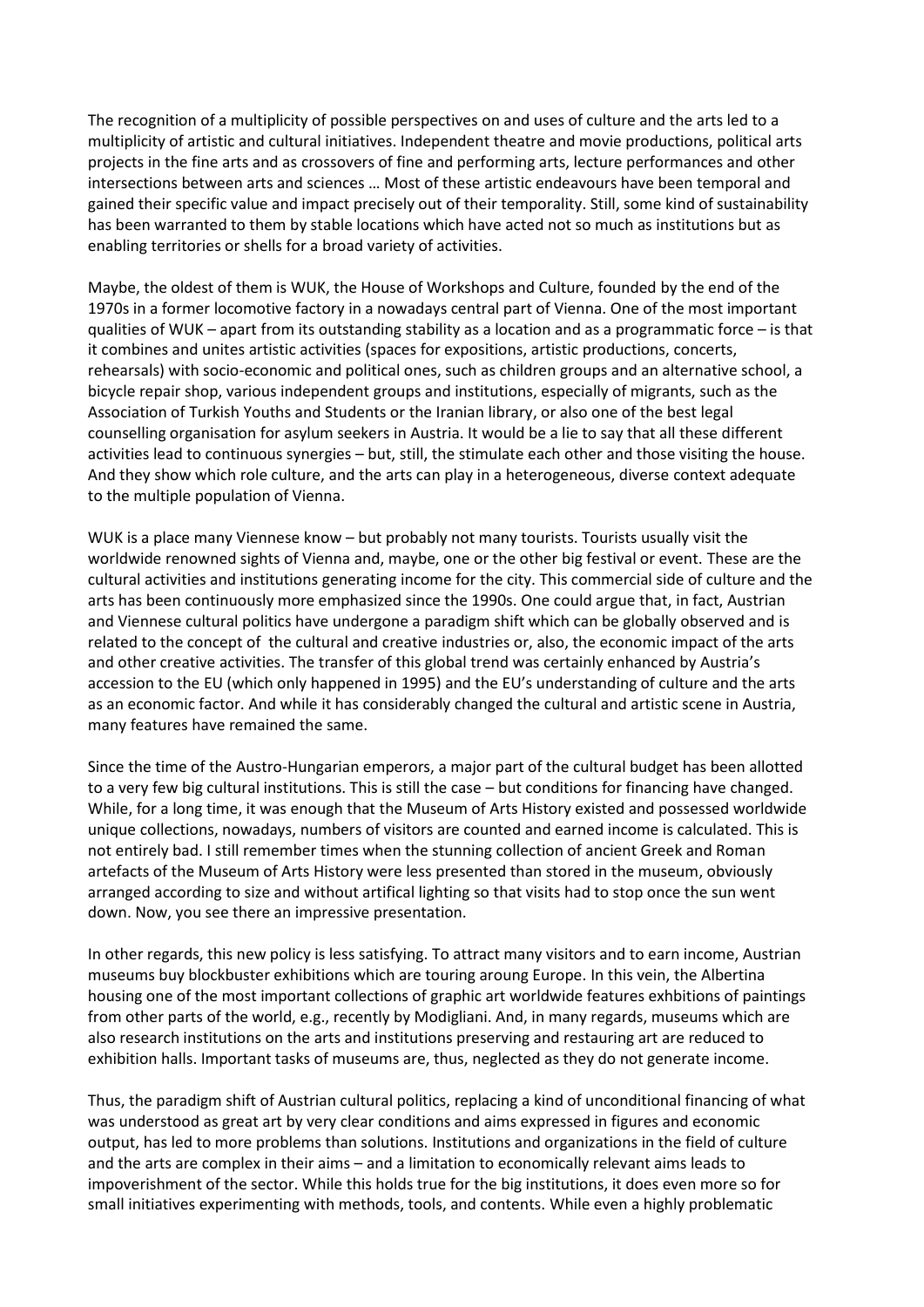political concept of cultural politics can open up space for contestation and debate, the limitation to economic factors closes this space.

What is, thus, necessary here is to re-open this space and, at the same time, to reframe it. This brings me back to my introductory quotation:

"Whose culture shall be the official one and whose shall be subordinated? What cultures shall be regarded as worthy of display and which shall be hidden? Whose history shall be remembered and whose forgotten? What images of social life shall be projected, and which shall be marginalized? What voices shall be heard, and which be silenced? Who is representing whom and on what basis? This is the realm of cultural politics."

These are eminently political questions and, more precisely, they are questions to democracy. Democracy not understood as a stable political system based on majorities but as a horizon of political agency striving towards equal liberty for all concerned. The beauty of democracy lies precisely in the impossibility to create a stable political system, in the fact that the place of power is empty or, at least, not permanently occupied, that majorities change continuously. Thus, we cannot even speak of majorities and minorities in an essentialist way, rather, democracies, in general, and contemporary democracies, in particular, consist of a multiplicity of minorities. Hegemonic monocultural concepts as well as a purely economic understanding of the societal functions of culture and the arts make minorities invisible and silence them. But, on the other hand, culture and the arts are able to make minorities visible, in their fluidity and. And they are able to bring them into a multiple conversation with each other – if everything goes well, into a conflictive, heterolingual, infinite conversation continuously deconstructing hegemonies. And this is also important for democracies – the inability of groups wih ever more rigid identity constructions to communicate are deadly for democracy as the Covid pandemic is teaching us right now.

Thus, culture and the arts as well as cultural politics need multiplicity. If I understand the intention of this conference correctly, this term was chosen in order to avoid the worn-out term "cultural diversity" which has become, on the one hand, a rather empty signifier and suggests, on the other hand, that we can clearly define and discern different cultures forming this cultural diversity. Obviously, this is not the case – instead, every culture as well as every individual and collective are multiple and multiplying themselves all the time.

Maybe, thus, the term "multiplicity" is more appropriate than the term "cultural diversity" to grasp the openness cultural politics need to further democracy. We cannot define the term "multiplicity", it necessarily remains a contested concept – and the necessity and possibility to contest every existing understanding of multiplicity is part and parcel of the concept. It is meant to include ever more ideas, interests, individuals, and groups and to constantly question its own exclusions. But we can define the opposite of multiplicity, which is monoculture, a hegemonic, dominant culture excluding everything that does not fit into its concept.

As I have tried to show, multiplicity has never been the main aim of Austrian cultural politics. And this is something which has been continuously criticized over many decades by artists, activists, and also academics. Austrian politics have never tried to implement truly democratic cultural politics but, instead, shifted from a paradigm of uncontested collective identity based on the cultural heritage to an economic understanding of the aims of cultural politics. However, this paradigm shift was not an absolute one – paradigm shifts rarely are – and we find many traces of the former paradigm in the ways the actual paradigm is implemented. On the other hand, and more importantly, the former, rather fuzzy paradigm has opened space for contestations, for activities beyond and against this paradigm. And, luckily, quite a few of these activities (although not all) have survived the trend to economization up to